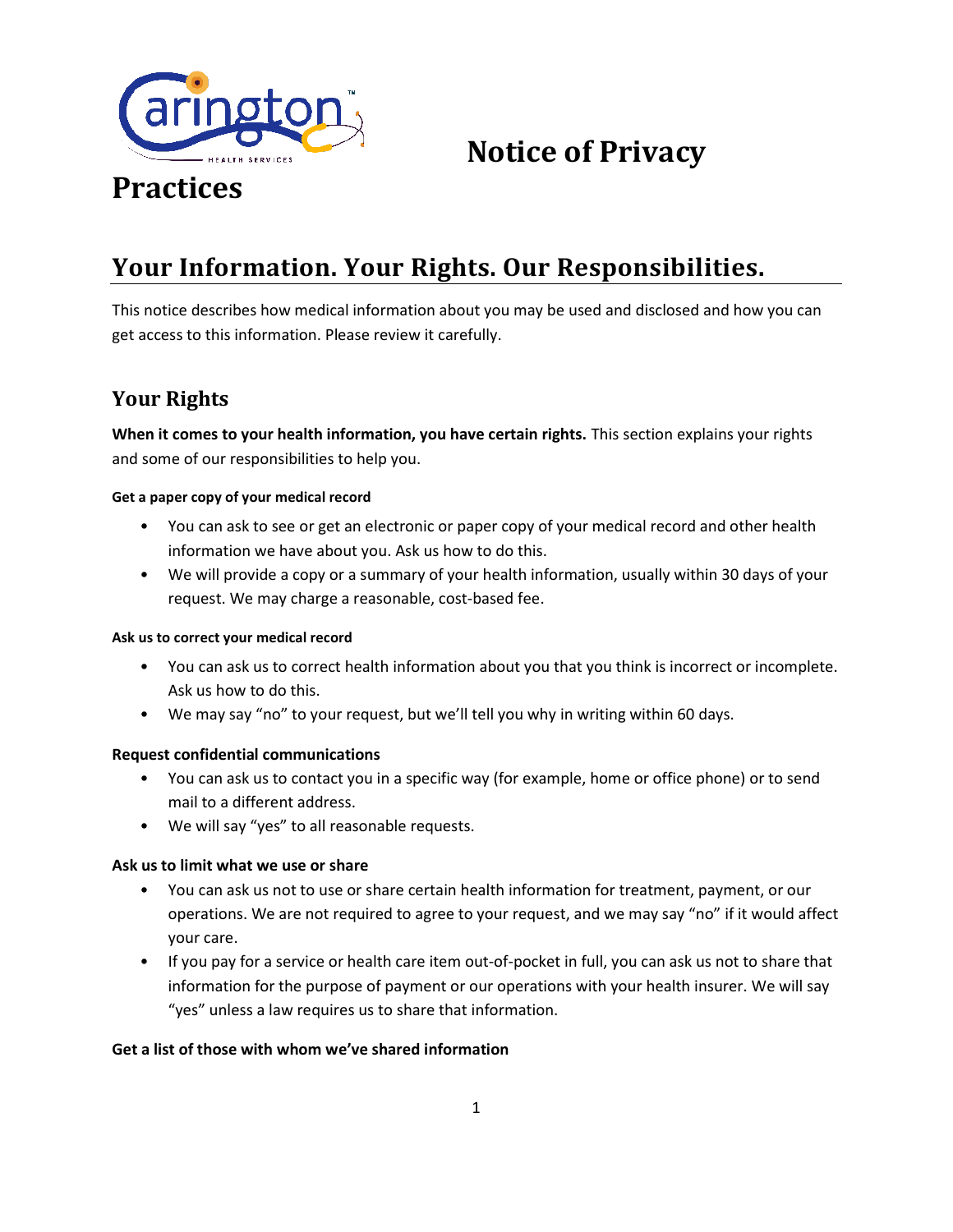- You can ask for a list (accounting) of the times we've shared your health information for six years prior to the date you ask, who we shared it with, and why.
- We will include all the disclosures except for those about treatment, payment, and health care operations, and certain other disclosures (such as any you asked us to make). We'll provide one accounting a year for free but will charge a reasonable, cost-based fee if you ask for another one within 12 months.

#### Get a copy of this privacy notice

You can ask for a paper copy of this notice at any time, even if you have agreed to receive the notice electronically. We will provide you with a paper copy promptly.

#### Choose someone to act for you

- If you have given someone medical power of attorney or if someone is your legal guardian, that person can exercise your rights and make choices about your health information.
- We will make sure the person has this authority and can act for you before we take any action.

#### File a complaint if you feel your rights are violated

- You can complain if you feel we have violated your rights by contacting us using the information on page 1.
- You can file a complaint with the U.S. Department of Health and Human Services Office for Civil Rights by sending a letter to 200 Independence Avenue, S.W., Washington, D.C. 20201, calling 1- 877-696-6775, or visiting www.hhs.gov/ocr/privacy/hipaa/complaints/.
- We will not retaliate against you for filing a complaint.

## Your Choices

For certain health information, you can tell us your choices about what we share. If you have a clear preference for how we share your information in the situations described below, talk to us. Tell us what you want us to do, and we will follow your instructions.

In these cases, you have both the right and choice to tell us to:

- Share information with your family, close friends, or others involved in your care
- Share information in a disaster relief situation

If you are not able to tell us your preference, for example if you are unconscious, we may go ahead and share your information if we believe it is in your best interest. We may also share your information when needed to lessen a serious and imminent threat to health or safety.

## Our Uses and Disclosures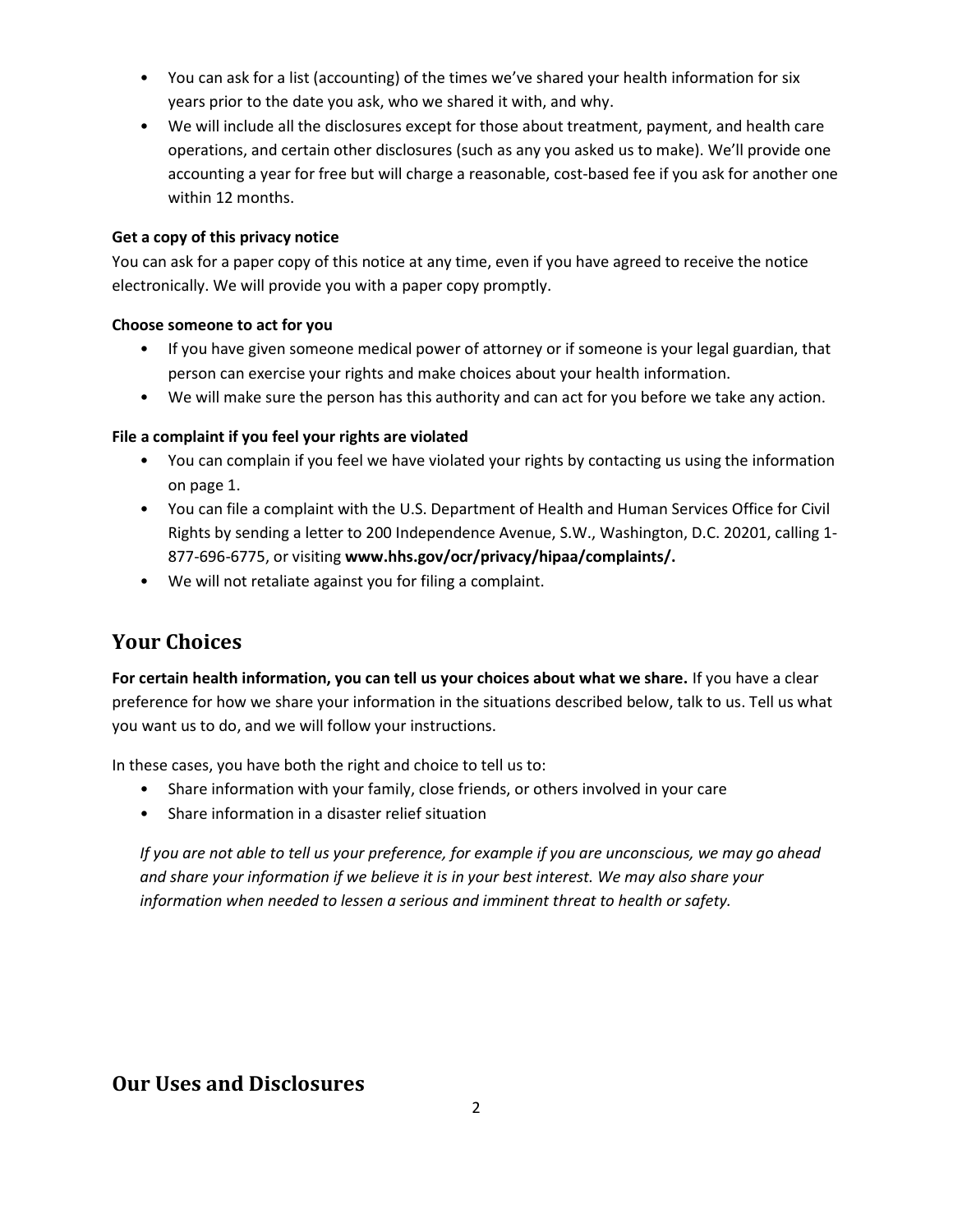### How do we typically use or share your health information?

We typically use or share your health information in the following ways.

#### Treat you

We can use your health information and share it with other professionals who are treating you. Example: A doctor treating you for an injury asks another doctor about your overall health condition.

#### Run our organization

We can use and share your health information to run our practice, improve your care, and contact you when necessary.

Example: We use health information about you to manage your treatment and services.

#### Bill for your services

We can use and share your health information to bill and get payment from health plans or other entities. Example: We give information about you to your health insurance plan so it will pay for tests or consults that we order.

### How else can we use or share your health information?

We are allowed or required to share your information in other ways – usually in ways that contribute to the public good, such as public health and research. We have to meet many conditions in the law before we can share your information for these purposes. For more information see: www.hhs.gov/ocr/privacy/hipaa/understanding/consumers/index.html.

#### Help with public health and safety issues

We can share health information about you for certain situations such as:

- Preventing disease
- Helping with product recalls
- Reporting adverse reactions to medications
- Reporting suspected abuse, neglect, or domestic violence
- Preventing or reducing a serious threat to anyone's health or safety

#### Do research

We can use or share your information for health research.

#### Comply with the law

We will share information about you if state or federal laws require it, including with the Department of Health and Human Services if it wants to see that we're complying with federal privacy law.

#### Respond to organ and tissue donation requests

We can share health information about you with organ procurement organizations.